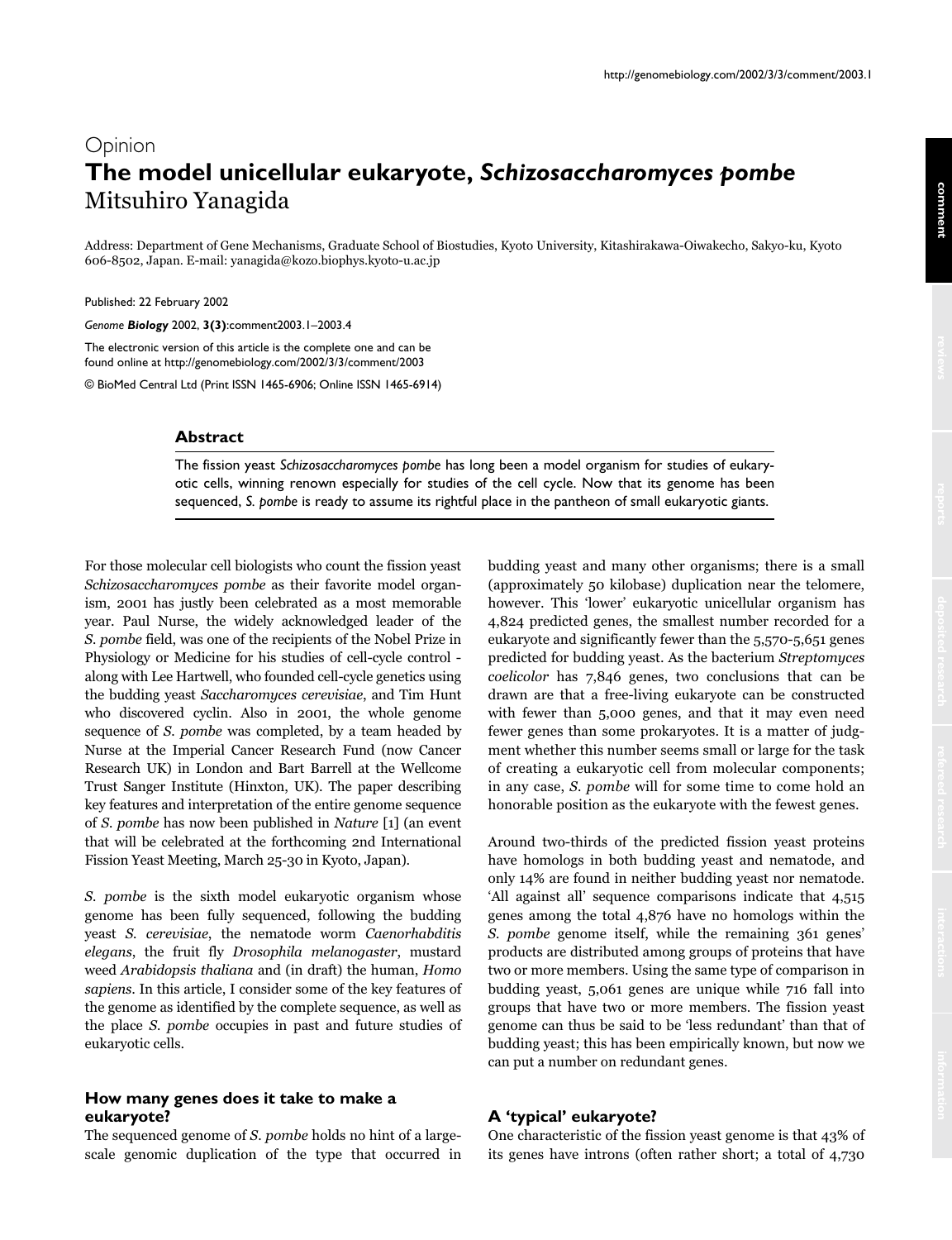introns), many more than are found in budding yeast. This difference was also previously well established on the basis of gene-by-gene experiments, and is borne out by the wholegenome sequence. From gene-sequence comparisons, the two yeasts are estimated to have diverged from each other around 330-420 million years ago, and from metazoa and plants around 1,000-1,200 million years ago. Because the rates of divergence seem to be fast within fungi, the sequences of the two yeasts are nevertheless as divergent from each other as either yeast is from higher eukaryotes. The morphology of the two yeasts is also very different: unlike the rounded mother and budding daughter cells of S. cerevisiae, S. pombe has rod-shaped cells that divide along the long axis (Figure 1). The gene density for the complete genome of S, pombe is one gene every  $2,528$  base pairs, as compared to one gene every 2,088 base pairs for budding yeast. Regions upstream of genes are also significantly longer than in budding yeast, possibly reflecting more extended control regions.

Unlike most eukaryotic sequencing papers, the S. pombe genome paper [1] reports sequencing of most of each of the three centromeres  $(35, 65, 410)$  kilobases on chromosomes I, II and III, respectively), revealing a complex organization. It was my personal delight that the structures determined in my laboratory [2-5] and also by Louise Clarke and John Carbon [6,7] proved to be correct. For our part, the task took eight years of very hard work by the brightest students in Kyoto University. The nucleotide sequences of S. pombe centromeres were determined by Takahashi et al. [5] (unfortunately not cited in [1]), and now the complete, detailed sequence is available. The large centromeres of S. pombe are a prominent symbol within the S. pombe genome, much as is the Cdc2 protein kinase within fission-yeast cell-cycle control, or the Kiyomizu-temple and Sanjyu-sangendo in the city of Kyoto. A frequently asked question in the past when I gave talks about the centromeres of S. pombe was, "Why are the centromeres" of S. pombe so large?". But now people tend to ask instead why the centromeres of budding yeast are so small, at only several hundred base-pairs.

The issue of centromere size is addressed in the paper by Wood et al. [1], as it is not clear why fission yeast centromeres are 300-1,000 times larger than their budding yeast equivalents. One possibility is that their kinetochore structures are very different, particularly with respect to the sizes of two specialized regions - the repetitious centromeric heterochromatin containing the HP1 and Swi6 proteins and the more central, CENP-A-containing region. A related but distinct possibility is that the difference arises because kineto chore microtubules in budding yeast may have the unusual feature of being maintained in association with the centromeres throughout the cell cycle (see, for example [8]). The two-domain structure - the central and the outer repetitive domains - of the centromeres in fission yeast  $[5,9,10]$  are now popularly seen as a model by researchers working on higher eukaryotic centromeres (although the similarity has not been proven). The *S. pombe* centromere was once considered to be exceptional because it has a two-domain structure, but the field now seems to think that it may represent the general form of centromeric DNA. We must now await a complete centromeric analysis of higher eukaryotes, which has hardly been attempted so far, for resolution of this point.

In the *S. pombe* genome milestone paper  $[1]$ , the authors also focus on the problem of which genes are responsible for the unique characteristics of eukaryotic cells. Some of the most highly conserved genes among sequenced eukaryotes include those encoding proteins required for the cytoskeleton, vesicular compartmentation, cell-cycle control, proteolysis, protein phosphorylation and dephosphorylation, and RNA splicing. These genes seem therefore to have originated with the appearance of eukaryotic life. A total of 62 genes have been found to be highly conserved in all eukaryotes and are not present in prokaryotes; these can be divided into distinct functional groups, yielding a number of important insights. One important idea emphasized in the paper [1] is that the evolutionary transition from prokaryotes to eukaryotes took much longer than that from single to multicellular eukaryotes. The highly conserved genes specific to eukaryotes were necessary for eukaryotic organization to be



#### Figure I

S. pombe cells. (a) Wild-type interphase cells; (b,c)  $\beta$ -tubulin mutant cells at the restrictive temperature. The condensed chromosomes are stained with DAPI; individual chromosomes can each be recognized by their distinctive sizes.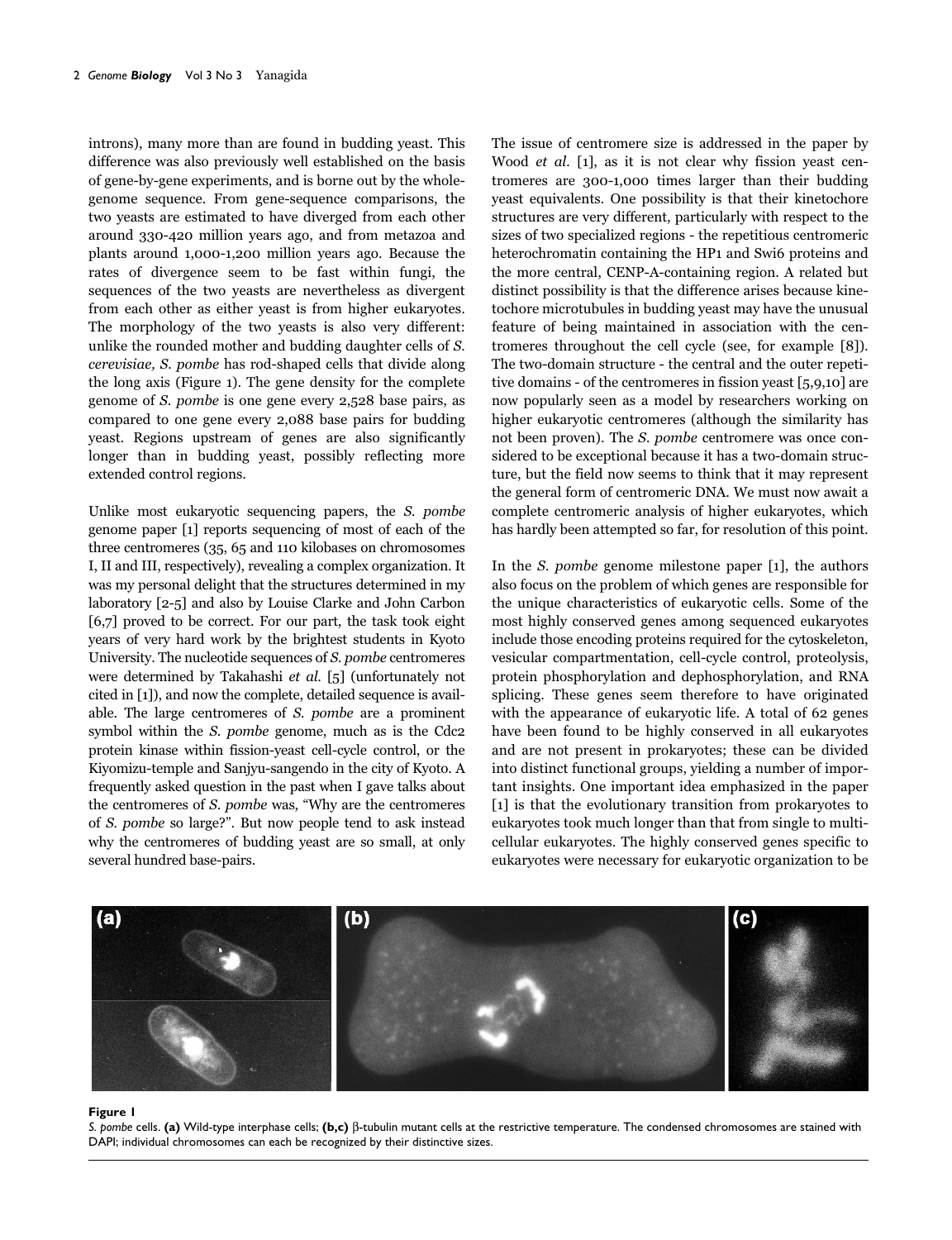established, but sequence analyses indicate that the transition from unicellular eukaryotes to multicellularity may not have required many new genes. The authors speculate [1] that the transition to multicellular organization may have utilized genes that were already present in unicellular eukaryotes, perhaps by shuffling functional domains to give rise to novel combinations.

## A place in history

Looking at the large number of authors  $(131)$  on the fission yeast genome paper [1], it is difficult to appreciate that only a handful of laboratories around the world engaged in fission yeast research 20 years ago; needless to say, only a very few researchers were then seriously interested in the genome of fission yeast. In 1977, Jurg Kohli and Pierre Thuriaux at the University of Bern reported that S. pombe has three linkage groups (three chromosomes) after years of genetic analyses (mutant isolation and mapping) [11]. The genetics of S. pombe is extremely clean: Urs Leupold, also at Bern, initiated genetic studies in the middle of the last century (see, for example, [12,13]), and all the *S. pombe* workers since then have used derivatives of Leupold's original strains.

I myself started to employ fission yeast as a model eukaryote for studying chromosome dynamics in the cell cycle around 1977, after reading articles written by Murdoch Mitchison and Urs Leupold. I had previously worked on head morphogenesis in the bacteriophage T4 and considered T4 as a model chromosome. I quickly decided to change the subject of my study from T4 to S. pombe at the time when gene cloning by transformation of mutant cells became in principle possible. The fission yeast's cell shape looked like large Escherichia coli - the organism I was most familiar with and the cells divide by fission, again just like E. coli. I liked the simplicity of the S. pombe cell cycle, and within a few years of starting to work on fission yeast ourselves I was fascinated with the beautiful nuclear chromatin and condensed chromosomes that could easily be seen by DAPI (diamidino phenylindole) staining. Some years after the identification of the three *S. pombe* linkage groups by genetics, three condensed chromosomes were visualized using DAPI staining of mutant cells arrested because of a defect in  $\beta$  tubulin [14]. I remember vividly the excitement when we could first see the three DAPI-stained chromosomes (Figure 1b,c); the use of DAPI revolutionized the isolation of mutants with defects in the nucleus and chromosomes [15].

Technology for handling large pieces of DNA was also developing around the mid-1980s, and Charles Cantor and colleagues were interested in applying the newly developed technique of pulsed-field gel electrophoresis to the genome of fission yeast. In collaboration with my group, Smith et al. [16] reported successful separation of the individual chromosomes and determined the size of each: chromosome I, 5.7 megabases; chromosome II, 4.6 megabases; and chromosome III, 3.5 megabases. All of the *Not*I restriction enzyme sites in the genome were also determined. After that, any cloned fission yeast gene could be physically mapped onto individual chromosomes and NotI fragments. With these technical developments and the advent of chromosome-walking technology, physical mapping of the whole fission yeast genome was undertaken. Two papers from the laboratories of Hans Lehrach and colleagues [17] at the ICRF in London and David Beach at Cold Spring Harbor Laboratory (in collaboration with us)  $\lceil 18 \rceil$  were published in 1993, reporting the physical map of the fission yeast genome. Although these physical maps had numerous gaps and false assignments, they were nevertheless vital to the start of the whole-genome sequencing project that was completed in 2001 thanks to the tireless efforts of the 131 authors [1].

The value of fission yeast as a model organism will be upheld - or even strengthened - with the completion of whole-genome sequencing. The rise of S, pombe in the past 20 years was due to the ease of genetics and cell biology and the great cell-cycle discoveries that followed the identification of Cdc2. Then, developments in chromosome biology, mitosis, cytokinesis, meiosis and cell-shape control built solid research foundations to make S. pombe attractive to general cell biologists who read papers from S. pombe labs, and many newcomers actually began working on S. pombe. The publication of the whole genome sequence will now further lure biologists and others working in such diverse fields as bioinformatics, pharmacology, and evolution. Researchers who are seriously interested in the evolution and establishment of eukaryotic organisms must consider fission yeast as a premier organism for study: it did not experience large genome rearrangements in its evolution; it has a typical mitochondrial genome, like humans (mitochondria are essential in fission yeast while dispensable in budding yeast, which can grow under anaerobic conditions); and it has the smallest eukaryotic genome, with only three chromosomes.

For all these reasons, fission yeast seems bound to be highly popular - at least in the United Kingdom, Europe and Japan, for the next ten to fifteen years, judging by the enthusiasm and high caliber of studies of the many young group leaders in these countries. But S. pombe has found it difficult to proliferate in the USA, particularly in the Boston and San Francisco Bay areas, arguably the two key centers of power in the world for life sciences. I gave lectures in Boston last October, and strongly felt I was seen there as a heretic. The *S. pombe* community can already boast some prominent researchers in the USA, but we must make a special effort to establish more S. pombe labs on the two coasts. I am rather optimistic about this task, as I recall there were few respectable cell biologists in Harvard 20 years ago, but now it is full of excellent cell biologists - and the current task should be much easier than trying to convince Americans that soccer is more popular and widespread than American football. The success